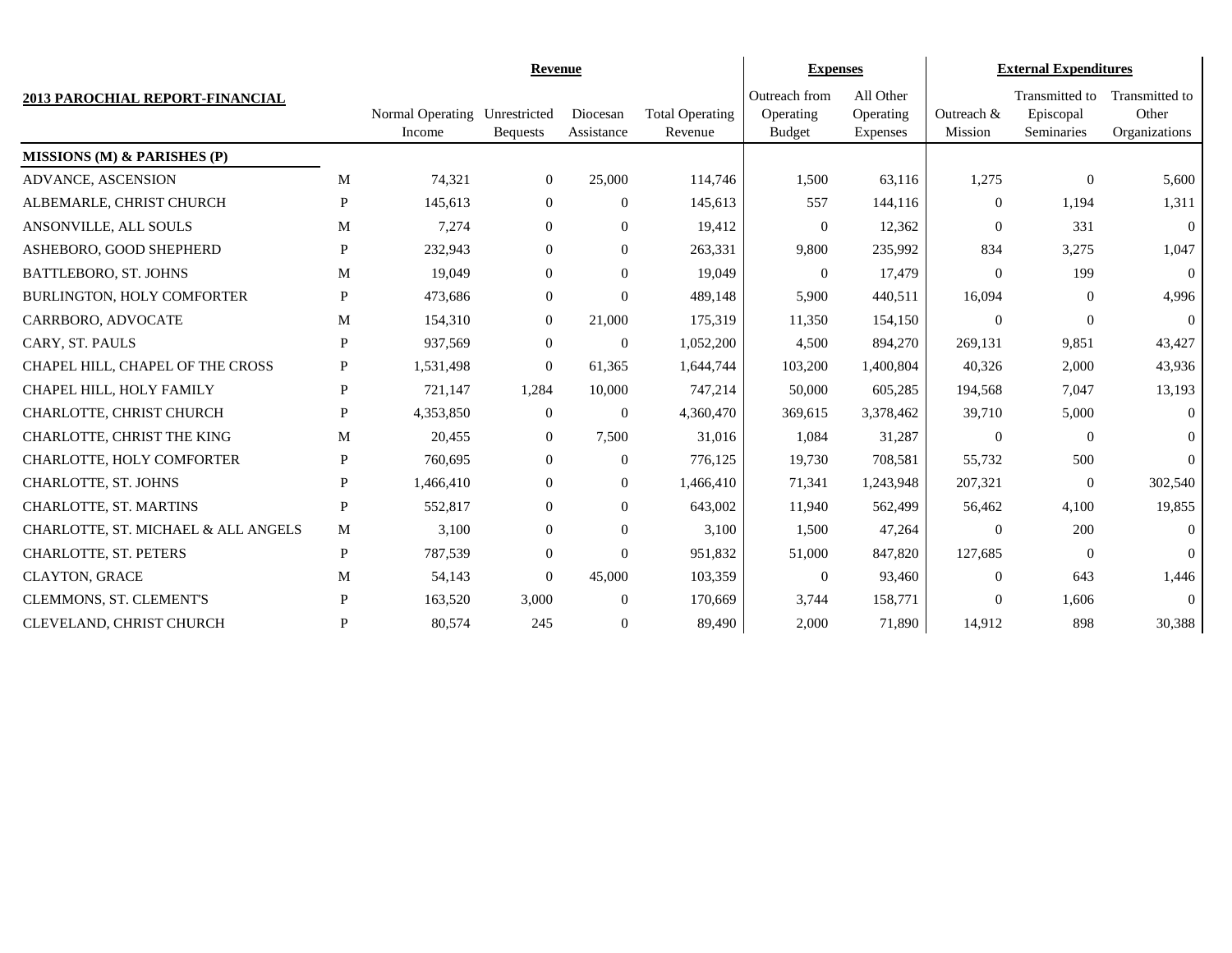|                                 |             |           | <b>Revenue</b>   |                  |           |                  | <b>Expenses</b> |              | <b>External Expenditures</b> |                  |  |
|---------------------------------|-------------|-----------|------------------|------------------|-----------|------------------|-----------------|--------------|------------------------------|------------------|--|
| COOLEEMEE, GOOD SHEPHERD        | M           | 9,264     | $\mathbf{0}$     | $\boldsymbol{0}$ | 11,305    | $\mathbf{0}$     | 8,556           | 0            | 138                          | 543              |  |
| DAVIDSON, ST. ALBANS            | P           | 508,275   | $\mathbf{0}$     | 46,972           | 566,744   | 151              | 540,490         | 223,066      | 1,500                        | 3,666            |  |
| DURHAM, EL BUEN PASTOR          | M           | 31,160    | $\mathbf{0}$     | 55,001           | 120,107   | 1,103            | 113,654         | $\theta$     | $\theta$                     | $\mathbf{0}$     |  |
| DURHAM, ST. JOSEPH'S            | M           | 92,255    | $\mathbf{0}$     | 26,667           | 124,250   | 5,183            | 75,437          | 1,269        | 661                          | 3,600            |  |
| DURHAM, ST. LUKES               | P           | 474,746   | $\mathbf{0}$     | $\boldsymbol{0}$ | 480,466   | 3,150            | 404,565         | 91,164       | 4,656                        | 3,406            |  |
| DURHAM, ST. PHILIPS             | P           | 650,748   | $\overline{0}$   | $\boldsymbol{0}$ | 712,674   | 49,513           | 609,353         | 126,036      | $\overline{0}$               | $\overline{0}$   |  |
| DURHAM, ST. STEPHENS            | P           | 448,882   | 11,110           | $\boldsymbol{0}$ | 462,862   | 53,864           | 346,747         | 113,420      | 200                          | 9,216            |  |
| DURHAM, ST. TITUS               | P           | 123,914   | $\boldsymbol{0}$ | $\boldsymbol{0}$ | 129,729   | 16,417           | 95,534          | 0            | 14,490                       | 3,813            |  |
| EDEN, EPIPHANY                  | P           | 187,568   | $\mathbf{0}$     | $\boldsymbol{0}$ | 187,648   | 16,020           | 132,988         | 0            | 1,815                        | 5,826            |  |
| EDEN, ST. LUKES                 | P           | 106,585   | $\mathbf{0}$     | $\boldsymbol{0}$ | 120,534   | 5,042            | 111,577         | 0            | $\overline{0}$               | 256              |  |
| ELKIN, GALLOWAY MEMORIAL        | M           | 43,563    | $\mathbf{0}$     | $\boldsymbol{0}$ | 57,076    | $\mathbf{0}$     | 46,503          | 0            | $\mathbf{0}$                 | 2,870            |  |
| ERWIN, ST. STEPHENS             | P           | 89,326    | $\mathbf{0}$     | $\boldsymbol{0}$ | 100,603   | 536              | 87,363          | 5,822        | 977                          | 984              |  |
| FUQUAY-VARINA, TRINITY          | M           | 100,875   | $\mathbf{0}$     | 14,000           | 124,550   | 7,048            | 103,308         | 0            | 867                          | $\theta$         |  |
| GARNER, ST. CHRISTOPHERS        | M           | 41,014    | $\mathbf{0}$     | $\boldsymbol{0}$ | 47,218    | 805              | 38,603          | $\theta$     | 473                          | $\theta$         |  |
| <b>GREENSBORO, ALL SAINTS</b>   | P           | 206,770   | $\mathbf{0}$     | $\mathbf{0}$     | 218,663   | 4,500            | 188,797         | 2,941        | 2,203                        | 18,351           |  |
| <b>GREENSBORO, HOLY SPIRIT</b>  | M           | 30,979    | $\mathbf{0}$     | 1,999            | 32,979    | 1,653            | 30,677          | $\mathbf{0}$ | 527                          | $\boldsymbol{0}$ |  |
| <b>GREENSBORO, HOLY TRINITY</b> | P           | 1,648,091 | $\mathbf{0}$     | $\boldsymbol{0}$ | 1,726,305 | 334,094          | 1,287,029       | 618,080      | $\theta$                     | 5,221            |  |
| <b>GREENSBORO, REDEEMER</b>     | P           | 124,562   | $\boldsymbol{0}$ | $\boldsymbol{0}$ | 148,506   | 900              | 133,443         | 0            | $\Omega$                     | $\Omega$         |  |
| <b>GREENSBORO, ST. ANDREWS</b>  | P           | 389,772   | $\theta$         | $\boldsymbol{0}$ | 394,702   | 6,974            | 355,978         | 0            | 3,000                        | $\theta$         |  |
| GREENSBORO, ST. BARNABAS'       | M           | 116,204   | $\boldsymbol{0}$ | $\boldsymbol{0}$ | 119,146   | $\mathbf{0}$     | 110,853         | 3,455        | 1,227                        | 13,436           |  |
| <b>GREENSBORO, ST. FRANCIS</b>  | P           | 640,326   | $\overline{0}$   | $\boldsymbol{0}$ | 644,050   | $\mathbf{0}$     | 541,961         | 3,568        | $\theta$                     | 53,155           |  |
| GREENSBORO, ST. MARY'S HOUSE    |             | 27,938    | $\mathbf{0}$     | $\boldsymbol{0}$ | 27,938    | 4,500            | 19,707          | $\mathbf{0}$ | $\theta$                     | $\mathbf{0}$     |  |
| HALIFAX, ST. MARKS              | M           | 15,929    | $\theta$         | $\boldsymbol{0}$ | 31,628    | 3,250            | 23,097          | $\mathbf{0}$ | $\Omega$                     | $\theta$         |  |
| HAMLET, ALL SAINTS'             | M           | 36,773    | $\overline{0}$   | $\boldsymbol{0}$ | 39,460    | 1,717            | 39,782          | 4,385        | 378                          | 1,566            |  |
| HAW RIVER, ST. ANDREWS          | M           | 77,741    | $\overline{0}$   | $\boldsymbol{0}$ | 79,073    | 1,854            | 61,443          | 6,495        | $\theta$                     | $\theta$         |  |
| HENDERSON, HOLY INNOCENTS       | P           | 217,859   | $\theta$         | $\boldsymbol{0}$ | 217,859   | 3,000            | 187,704         | 2,350        | 2,200                        | 11,793           |  |
| HENDERSON, ST. JOHN'S           | M           | 19,896    | 3,793            | $\boldsymbol{0}$ | 23,789    | 250              | 20,249          | 250          | $\theta$                     | 150              |  |
| HIGH POINT, ST. CHRISTOPHERS    | P           | 148,614   | $\boldsymbol{0}$ | $\boldsymbol{0}$ | 236,651   | $\overline{0}$   | 203,693         | 2,276        | $\mathbf{0}$                 | $\mathbf{0}$     |  |
| HIGH POINT, ST. MARYS           | P           | 625,060   | $\boldsymbol{0}$ | $\overline{0}$   | 721,370   | 20,664           | 661,312         | 10,118       | 3,000                        | 4,533            |  |
| HILLSBOROUGH, ST. MATTHEWS      | P           | 416,877   | $\boldsymbol{0}$ | $\boldsymbol{0}$ | 464,135   | 41,819           | 362,504         | 18,142       | 1,400                        | 1,152            |  |
| HUNTERSVILLE, ST. MARKS         | P           | 279,102   | $\theta$         | $\boldsymbol{0}$ | 321,067   | 11,664           | 309,609         | 22,139       | $\boldsymbol{0}$             | 124              |  |
| <b>JACKSON, SAVIOUR</b>         | M           | 22,940    | $\Omega$         | $\boldsymbol{0}$ | 38,268    | 950              | 32,632          | 0            | 351                          | 2,591            |  |
| KERNERSVILLE, ST. MATTHEWS      | M           | 57,733    | $\theta$         | $\boldsymbol{0}$ | 57,733    | $\boldsymbol{0}$ | 53,914          | 0            | $\boldsymbol{0}$             | $\overline{0}$   |  |
| LAURINBURG, ST. DAVIDS          | $\mathbf M$ | 62,525    | 327              | $\boldsymbol{0}$ | 68,073    | 2,174            | 39,229          | $\mathbf{0}$ | 729                          | $\overline{0}$   |  |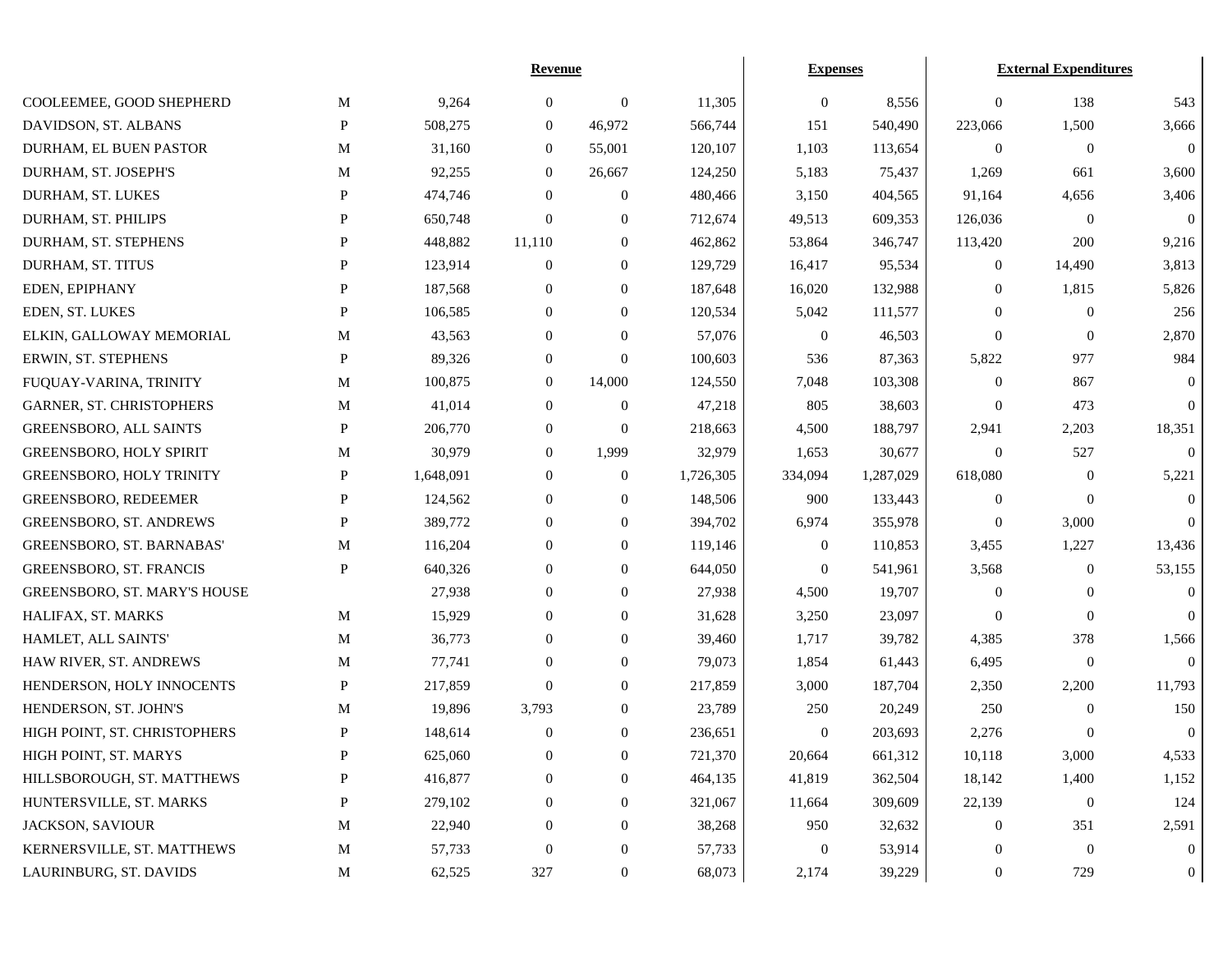|                                 |              | Revenue   |                  |                  |           | <b>Expenses</b> |           | <b>External Expenditures</b> |                  |                  |
|---------------------------------|--------------|-----------|------------------|------------------|-----------|-----------------|-----------|------------------------------|------------------|------------------|
| LEXINGTON, GRACE                | $\mathbf{P}$ | 282,303   | $\theta$         | $\boldsymbol{0}$ | 308,503   | 14,375          | 287,884   | 7,764                        | $\overline{0}$   | $\mathbf{0}$     |
| LITTLETON, ST. ALBANS           | M            | 45,476    | $\theta$         | $\overline{0}$   | 45,910    | 1,600           | 12,836    | $\overline{0}$               | $\overline{0}$   | $\theta$         |
| LOUISBURG, ST. MATTHIAS         | M            | 9,273     | $\theta$         | $\overline{0}$   | 9,273     | $\overline{0}$  | 11,094    | $\overline{0}$               | $\overline{0}$   | $\overline{0}$   |
| LOUISBURG, ST. PAULS            | M            | 45,799    | $\overline{0}$   | $\overline{0}$   | 51,377    | 300             | 35,523    | 458                          | 150              | $\theta$         |
| MAYODAN, MESSIAH                | M            | 45,944    | $\Omega$         | $\overline{0}$   | 63,207    | $\overline{0}$  | 43,103    | 5,454                        | 524              | $\overline{0}$   |
| MONROE, ST. PAULS               | P            | 245,699   | $\Omega$         | $\mathbf{0}$     | 249,143   | 2,300           | 218,852   | 1,705                        | $\boldsymbol{0}$ | 1,773            |
| MOORESVILLE, ST. JAMES          | M            | 9,122     | 3,500            | 6,000            | 19,177    | 9               | 15,681    | 388                          | 285              | 382              |
| MOORESVILLE, ST. PATRICK        | $\mathbf{P}$ | 374,262   | $\overline{0}$   | $\mathbf{0}$     | 400,615   | 4,330           | 383,871   | 1,077                        | $\boldsymbol{0}$ | 14,510           |
| MOUNT AIRY, TRINITY             | $\mathbf{P}$ | 159,638   | 16,490           | $\mathbf{0}$     | 176,128   | $\overline{0}$  | 175,632   | 30,144                       | $\boldsymbol{0}$ | $\mathbf{0}$     |
| OXFORD, ST. CYPRIANS            | M            | 58,703    | $\overline{0}$   | 3,000            | 73,703    | $\Omega$        | 55,082    | 600                          | 450              | 600              |
| OXFORD, ST. STEPHENS            | $\mathbf{P}$ | 191,268   | $\overline{0}$   | $\overline{0}$   | 204,556   | 19,272          | 180,315   | 26,536                       | 1,908            | 4,300            |
| PITTSBORO, ST. BARTHOLOMEWS     | $\mathbf{P}$ | 125,814   | $\overline{0}$   | $\overline{0}$   | 130,949   | 4,526           | 143,445   | 11,139                       | 1,654            | 6,937            |
| RALEIGH, CHRIST CHURCH          | $\mathbf{P}$ | 2,178,575 | $\overline{0}$   | $\mathbf{0}$     | 2,316,276 | 185,008         | 1,889,009 | $\mathbf{0}$                 | $\mathbf{0}$     | 175,751          |
| RALEIGH, GOOD SHEPHERD          | $\mathbf{P}$ | 737,932   | 50,000           | 9,911            | 917,440   | 114,130         | 676,602   | 44,516                       | $\theta$         | 22,003           |
| RALEIGH, NATIVITY               | $\mathbf{P}$ | 401,161   | $\overline{0}$   | $\overline{0}$   | 407,070   | 3,958           | 359,220   | $\mathbf{0}$                 | $\mathbf{0}$     | $\theta$         |
| RALEIGH, ST. AMBROSE            | $\mathbf{P}$ | 365,208   | $\overline{0}$   | $\overline{0}$   | 471,026   | 4,650           | 362,109   | 7,768                        | $\mathbf{0}$     | 2,151            |
| RALEIGH, ST. MARKS              | P            | 279,064   | $\theta$         | $\overline{0}$   | 286,944   | 6,950           | 251,206   | 10,741                       | $\mathbf{0}$     | 1,447            |
| RALEIGH, ST. MICHAELS           | P            | 1,446,225 | $\overline{0}$   | $\overline{0}$   | 1,533,551 | 84,519          | 1,275,526 | 8,116                        | $\mathbf{0}$     | 54,704           |
| RALEIGH, ST. TIMOTHYS           | $\mathbf{P}$ | 334,043   | $\overline{0}$   | $\overline{0}$   | 359,043   | 3,635           | 377,915   | $\mathbf{0}$                 | $\mathbf{0}$     | $\theta$         |
| REIDSVILLE, ST. THOMAS          | $\mathbf{P}$ | 165,183   | $\overline{0}$   | $\overline{0}$   | 166,720   | $\overline{0}$  | 148,920   | 5,789                        | $\mathbf{0}$     | 3,807            |
| RIDGEWAY, GOOD SHEPHERD         | M            | 6,400     | $\theta$         | $\overline{0}$   | 10,000    | 95              | 8,332     | $\mathbf{0}$                 | 85               | $\overline{0}$   |
| ROANOKE RAPIDS, ALL SAINTS      | P            | 167,201   | $\Omega$         | $\overline{0}$   | 168,731   | 70              | 154,858   | 18,897                       | $\boldsymbol{0}$ | 50               |
| ROCKINGHAM, MESSIAH             | $\mathbf{P}$ | 4,128     | $\overline{0}$   | $\Omega$         | 9,300     | $\overline{0}$  | 8,291     | $\boldsymbol{0}$             | 130              | $\overline{0}$   |
| ROCKY MOUNT, EPIPHANY           | M            | 13,823    | $\overline{0}$   | $\overline{0}$   | 13,846    | 175             | 12,348    | $\overline{0}$               | 192              | $\theta$         |
| ROCKY MOUNT, GOOD SHEPHERD      | P            | 396,126   | $\theta$         | $\overline{0}$   | 447,070   | 400             | 395,415   | 230                          | $\boldsymbol{0}$ | 28,054           |
| ROCKY MOUNT, ST. ANDREWS        | P            | 303,893   | $\overline{0}$   | $\overline{0}$   | 309,896   | 3,000           | 269,699   | 15,233                       | 1,000            | 4,678            |
| ROXBORO, ST. MARK'S             | M            | 17,246    | $\overline{0}$   | $\Omega$         | 21,046    | 1,500           | 70,053    | 2,000                        | 276              | $\theta$         |
| SALISBURY, ST. LUKES            | P            | 402,509   | $\overline{0}$   | $\theta$         | 418,851   | 10,800          | 364,659   | 15,657                       | $\boldsymbol{0}$ | 1,165            |
| SALISBURY, ST. MATTHEWS         | M            | 12,451    | 2,181            | $\boldsymbol{0}$ | 24,647    | 1,016           | 20,027    | $\mathbf{0}$                 | 447              | $\boldsymbol{0}$ |
| SALISBURY, ST. PAULS            | M            | 30,527    | $\mathbf{0}$     | $\mathbf{0}$     | 47,109    | $\overline{0}$  | 47,348    | 699                          | $\boldsymbol{0}$ | $\mathbf{0}$     |
| SANFORD, ST. THOMAS             | $\mathbf P$  | 339,118   | 15,000           | $\boldsymbol{0}$ | 360,048   | 18,700          | 285,980   | 49,292                       | $\boldsymbol{0}$ | $\overline{0}$   |
| SCOTLAND NECK, TRINITY          | P            | 64,201    | $\overline{0}$   | $\overline{0}$   | 73,614    | $\bf{0}$        | 71,436    | $\boldsymbol{0}$             | 673              | $\mathbf{0}$     |
| SEVEN LAKES, ST. MARY MAGDALENE | M            | 61,185    | $\boldsymbol{0}$ | $\boldsymbol{0}$ | 61,305    | 4,756           | 54,715    | $\mathbf{0}$                 | 587              | 1,558            |
| SMITHFIELD, SAN JOSE MISSION    | M            | 6,590     | $\mathbf{0}$     | $\mathbf{0}$     | 6,590     | 6,000           | 961       | $\overline{0}$               | $\boldsymbol{0}$ | $\boldsymbol{0}$ |